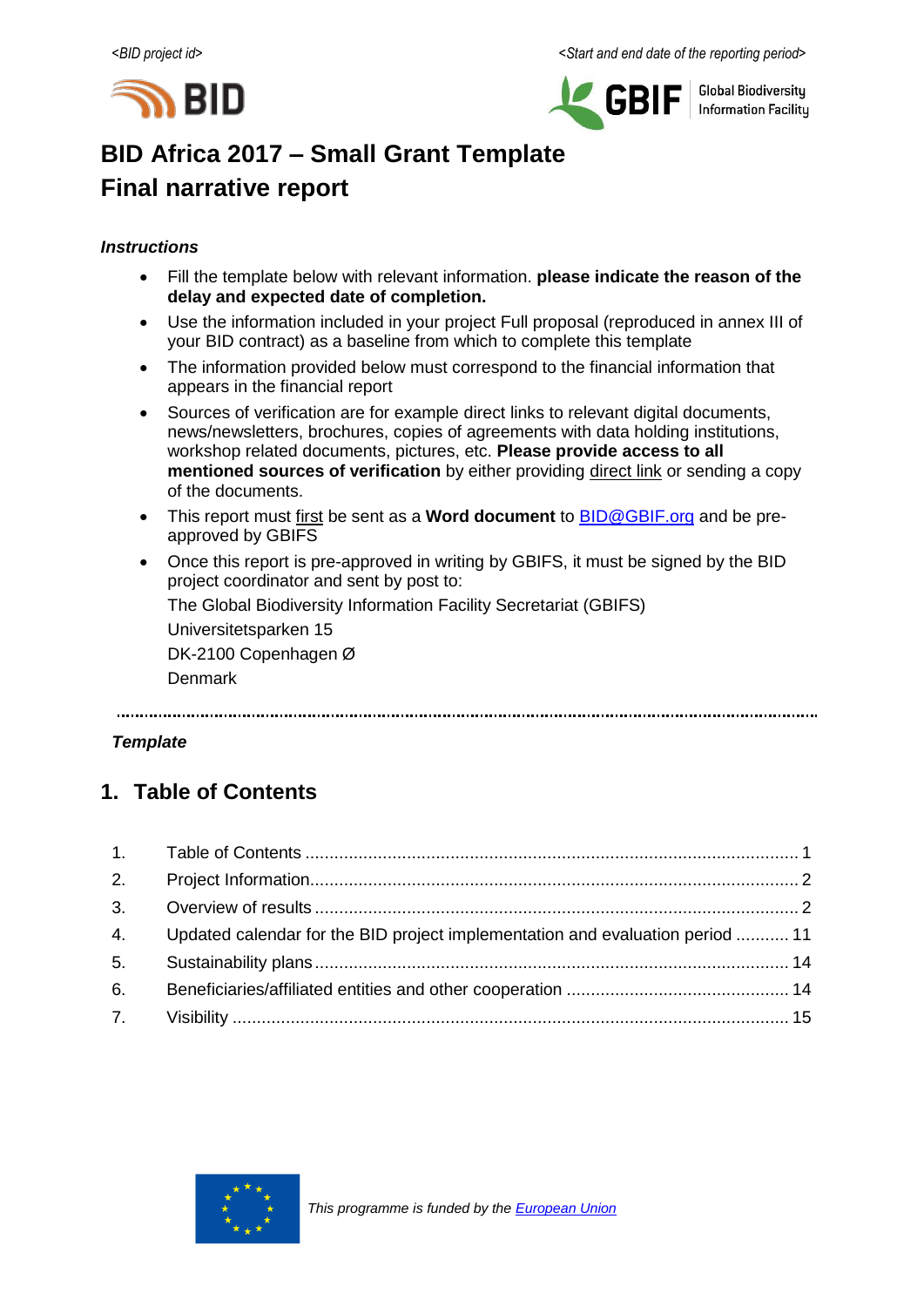



## <span id="page-1-0"></span>**2. Project Information**

### **2.1.Project Coordinator: Institution/network/agency name:**

National Fisheries Resources Research Institute (NaFIRRI)

## **2.2.Main contact person and role:**

Vianny Natugonza, Coordinating the implementation of project activities

## **2.3.BID proposal identifier:**

BID-AF2017-0206-SMA

## **2.4.Project title:**

Increasing capacity for conservation of threatened fish species through data mobilization and training

## **2.5.Start date and end date of the reporting period:**

01st October 2017—31st November 2018

**2.6.Country in which the activities take place:**

Uganda

## <span id="page-1-1"></span>**3. Overview of results**

## **3.1.Executive summary**

Give a short summary of the activities implemented and the outcomes of the project for the reporting period (500 *words maximum)*

The project was launched at NaFIRRI. This increased awareness about the intervention leading to scientists providing data which published through GBIF. A data needs survey was conducted to assess user-specific needs for fish biodiversity data to ensure that mobilized data directly benefits intended users. The outcomes were two-fold. First, this contributed to visibility of the project amongst different stakeholders who are data end users. Secondly, it helped to design formats for mobilizing data. Data mapping was also completed. Through this, NaFIRRI was able to identify data holding institutions. MoUs are currently being developed to strengthen partnerships and facilitate data sharing. The datasets that were lacking GPS coordinates in the first phase of data mobilisation have since been georeferenced, and ground-truthing was done to confirm some species occurrence basing on available locality names. In addition, the second data-set published has information on species abundance. One representative from the project completed the two capacity enhancement workshops and received certification badges for both workshops. Our selfcapacity assessment form has been completed, scoring a maximum of 44 points. A national training workshop on data mobilisation and publishing was conducted at NaFIRRI with about 25 participants. This changed the perception of scientists about open data. Two datasets with a total of 10,691 occurrence records (106% of the target) have been published through GBIF. This project set a foundation for a bigger investment by JRS Biodiversity Foundation (with a grant of \$260,000) to continue with the data mobilisation, build more partnerships (that will see increased usage of freshwater biodiversity data in policy formulation), expand the data mobilisation scope by moving beyond fish to include other taxa such as invertebrates and algae, and create local tools for data sharing such as locally hosted data portal. Also, as a result of the GBIF-funded action, NaFIRRI was nominated to lead in the benchmarking of aquatic biodiversity data for monitoring the National Biodiversity Strategy and Action Plan (NBSAPII, 2015-2025) targets, and to identify areas for baseline data

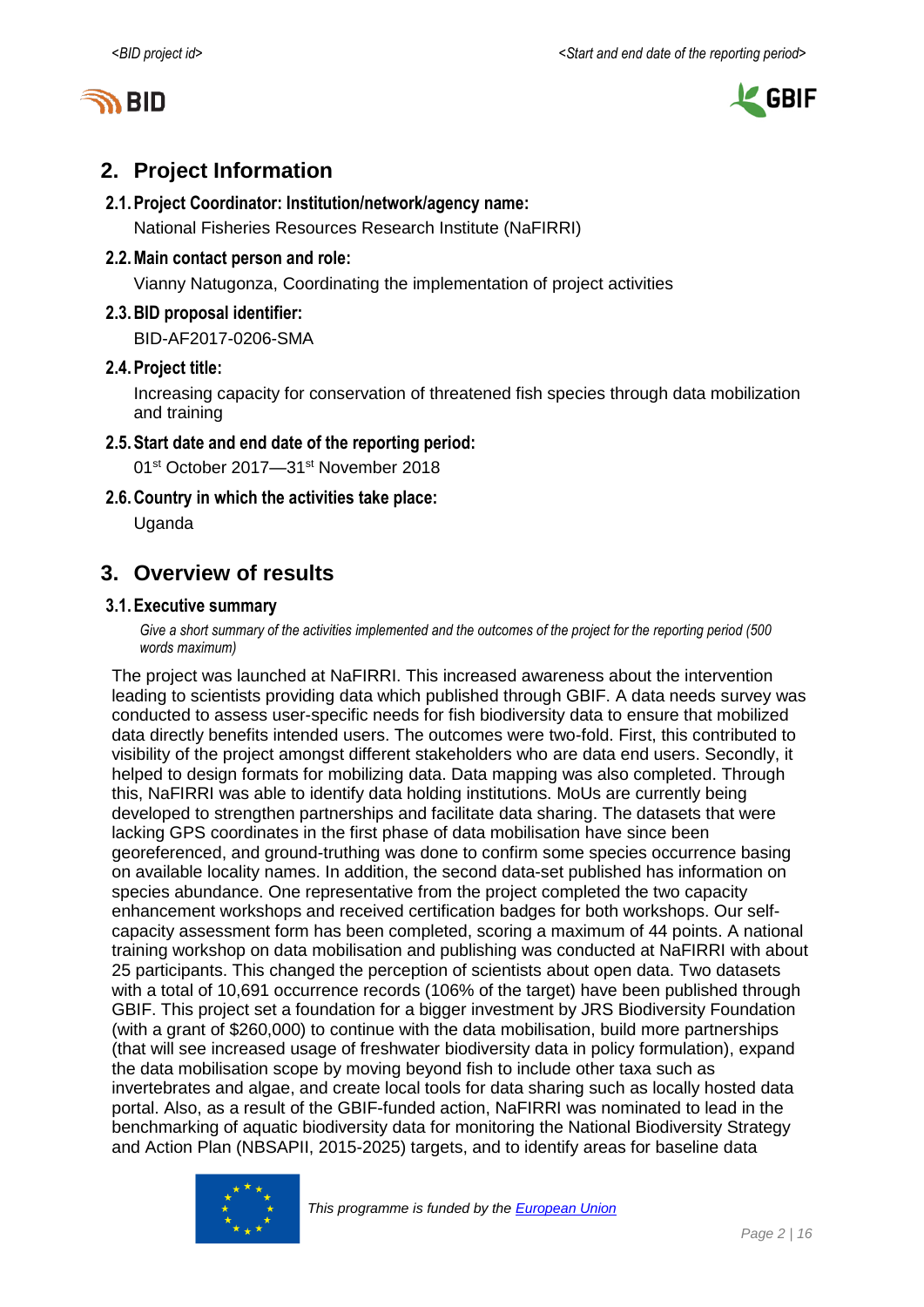



collection and long-term monitoring. Our BID intervention has therefore contributed to the Government targets (whose strategic objectives in the NBSAPII, among other, is to ensure that all basic taxonomic information is packaged in user-friendly formats and widely disseminated by 2020. For fish, this has been achieved. Through the JRS project, other aquatic taxa will be covered by 2020. In addition to Makerere University, the designated data user under this project, NaFIRRI has established collaborations with other data users such as NEMA, WCS, and IUCN. In particular, we are finalising an MoU with IUCN Freshwater biodiversity unit to use the mobilised data to update the Red List status of more than 100 fish species for Uganda which are outdated. Another MoU is being developed with WCS (Uganda) to use the mobilised data to identify and delineate freshwater Key Biodiversity Areas (KBAs). The National Biodiversity Data Bank (NBDB) also plans to use the mobilised data to enrich their data coverage on aquatic fresh water biodiversity taxa, which are missing and improve the biennial national biodiversity status report.

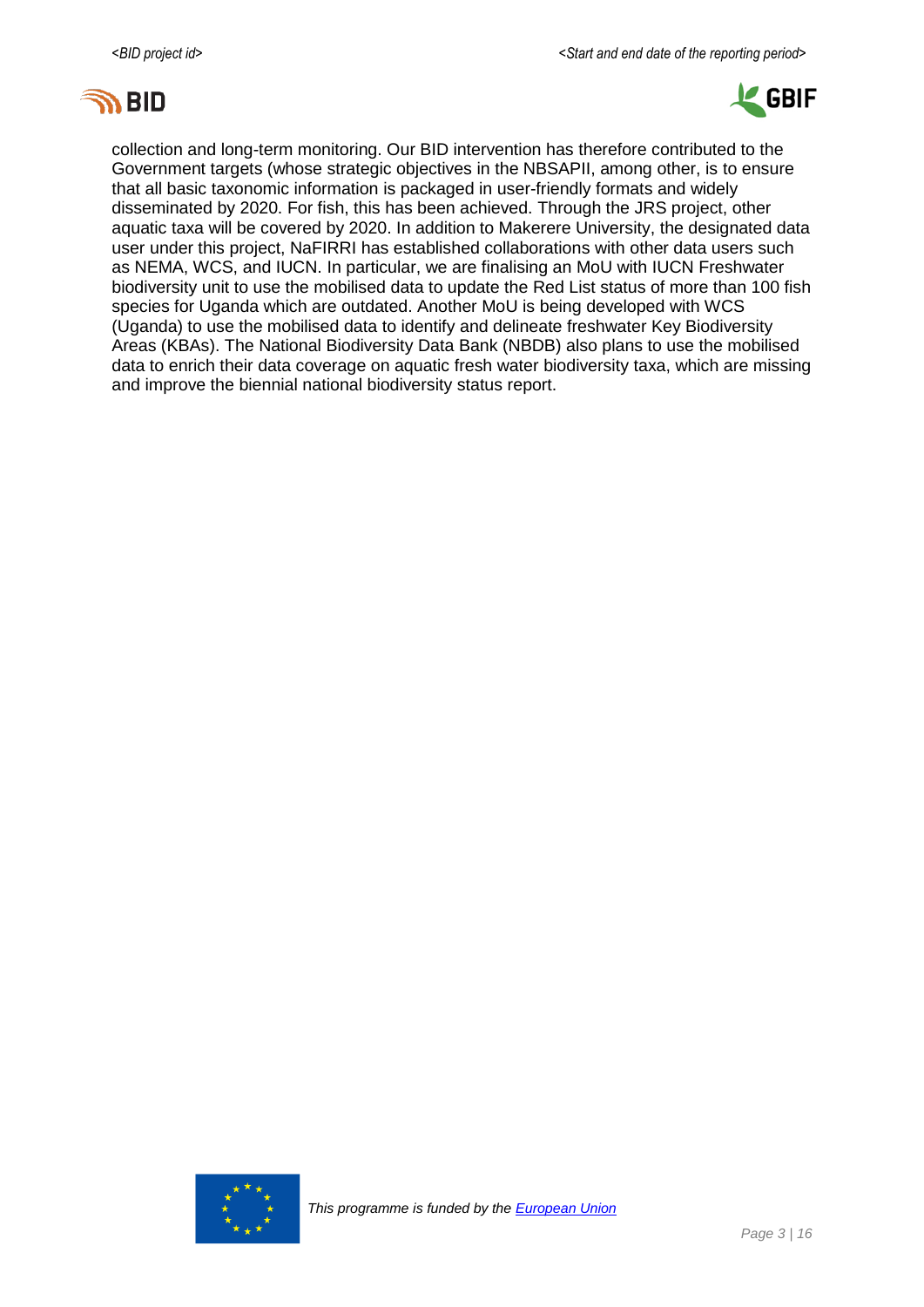



## **3.2.Progress against expected milestones:**

*Give an overview of all the expected milestones for your project from the beginning until now (see Annex V of your contract)*

| <b>Expected milestones/activities</b>                                                                                                                                                                                                                                                                                                                        | Completed?<br>Yes/No | <b>Explanatory notes</b>                                                                                                                                      | <b>Sources of verification</b>                                                                                           |
|--------------------------------------------------------------------------------------------------------------------------------------------------------------------------------------------------------------------------------------------------------------------------------------------------------------------------------------------------------------|----------------------|---------------------------------------------------------------------------------------------------------------------------------------------------------------|--------------------------------------------------------------------------------------------------------------------------|
| Completed capacity self-assessment<br>questionnaire for data holding institutions<br>https://www.gbif.org/document/82785/self-<br>assessment-guidelines-for-data-holding-<br>institutions (EN)<br>https://www.gbif.org/document/82813/model<br>e-dauto-evaluation-pour-les-institutions-<br>detentrices-de-donnees (FR)<br>(Early Progress report milestone) | Yes                  |                                                                                                                                                               | The completed<br>questionnaire was sent<br>by email to the BID<br>team at Bid@gbif.org                                   |
| At least one national data publishing<br>institutions are registered with GBIF.org<br>Guidelines to become a publisher:<br>https://www.gbif.org/become-a-publisher<br>(Early Progress report milestone)                                                                                                                                                      | Yes                  | NaFIRRI registered<br>as a publisher, with<br>enodrsement from<br>GBIF Uganda node                                                                            | https://www.gbif.org/pub<br>lisher/4f3d98d3-f69a-<br>4929-9291-<br>6c35340b6711                                          |
| At least one person from the project team<br>has completed the certification process<br>following the BID Capacity Enhancement<br>workshop on Data Mobilization organized as<br>a part of the BID programme Africa 2015 or<br>the BID programme Africa 2017<br>(Early Progress report milestone)                                                             | Yes                  | A representative of<br>the project completed<br>two capacity<br>enhancement<br>workshops in data<br>mobilisation and use                                      | Certifcation badges,<br><b>GBIF</b> records<br>or see attached badges<br>$\bullet$                                       |
| Knowledge dissemination activities have<br>been scheduled following the first BID<br>Capacity Enhancement workshop<br>(Early Progress report milestone)                                                                                                                                                                                                      | Yes                  | A national training<br>workshop was<br>scheduled and took<br>place in September<br>2018                                                                       | https://www.dropbox.co<br>m/s/avtzw94vxb4iguo/BI<br>D-AF2017-0206-<br><b>SMA Training outcome</b><br>s.pdf?dl=0          |
| At least one dataset has been published to<br>GBIF.org (Midterm report milestone)                                                                                                                                                                                                                                                                            | Yes                  |                                                                                                                                                               | DOI:<br>https://doi.org/10.1546<br>8/dl.tp9ipy                                                                           |
| The data users identified in the full proposal<br>have documented their intended use of the<br>mobilized data and provided early feedback<br>(Midterm report milestone)                                                                                                                                                                                      | Yes                  | High demand for<br>taxonomic<br>data,<br>particularly as<br>regards<br>identifications, and<br>geograhical data for<br>distribution modelling<br>and training | https://www.dropbox.co<br>m/s/i4dpq6kezklykz8/BI<br>D-AF-2017-0206-<br><b>SMA_Documentation of</b><br>data_use.docx?dl=0 |
| All mobilized data have been published to<br>GBIF.org<br>(Final report milestone)                                                                                                                                                                                                                                                                            | Yes                  | Two datasets have<br>been published                                                                                                                           | https://www.gbif.org/pub<br>lisher/4f3d98d3-f69a-<br>4929-9291-                                                          |

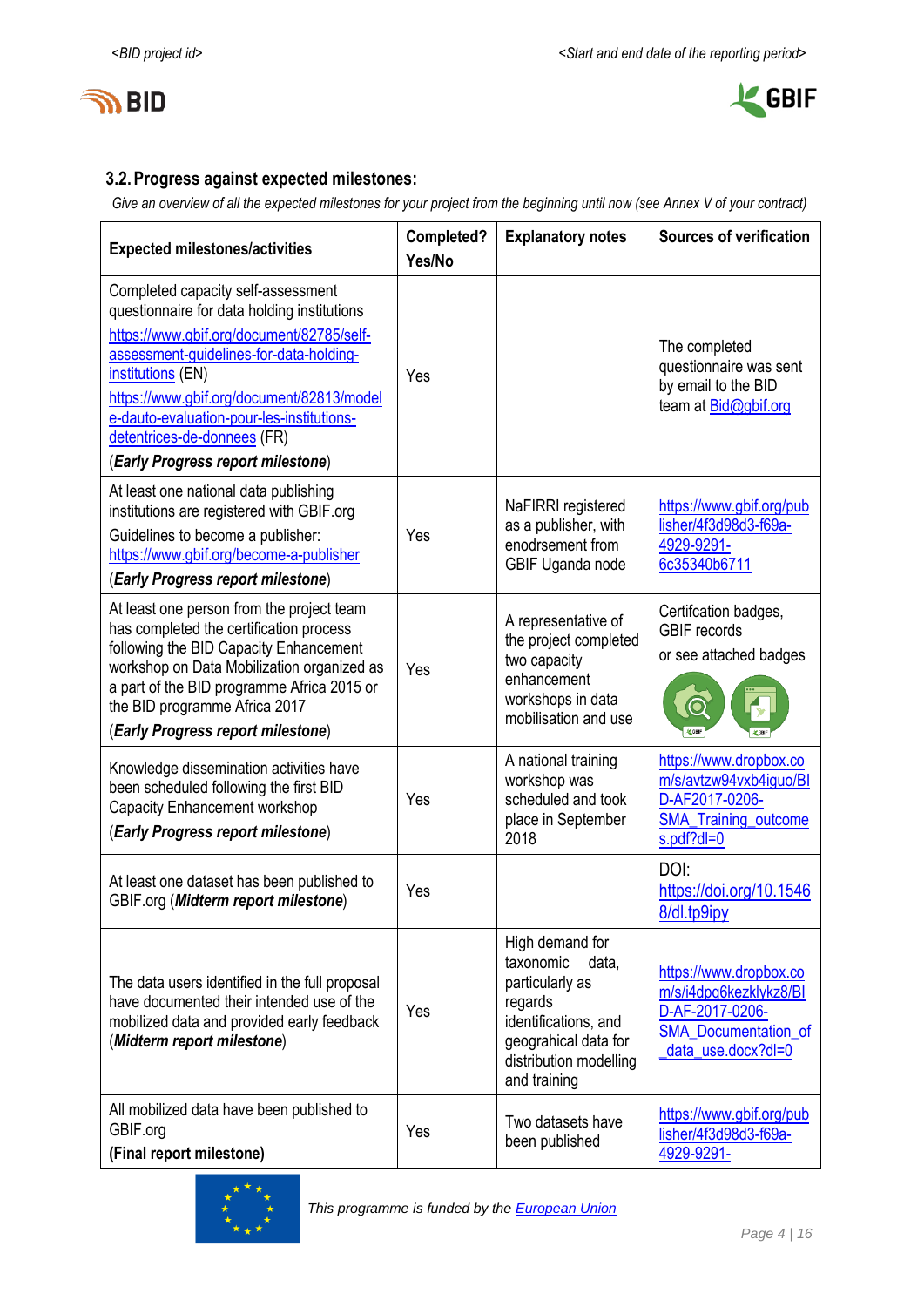



|                                                                                                                                                                                                                                                                                                                                                                                                         |     |                                                                                                                    | 6c35340b6711                                                                                                             |
|---------------------------------------------------------------------------------------------------------------------------------------------------------------------------------------------------------------------------------------------------------------------------------------------------------------------------------------------------------------------------------------------------------|-----|--------------------------------------------------------------------------------------------------------------------|--------------------------------------------------------------------------------------------------------------------------|
| All published data meet the minimum<br>requirements outlined in the Data Quality<br>Requirements available at<br>https://bid.gbif.org/en/community/data-<br>quality/<br>(Final report milestone)                                                                                                                                                                                                        | Yes | All published data<br>have been checked<br>and meet minimum<br>data requirements                                   | https://www.gbif.org/dat<br>aset/search?publishing<br>org=4f3d98d3-f69a-<br>4929-9291-<br>6c35340b6711                   |
| The training outcomes of the project have<br>been documented, including the number of<br>people receiving certification through the BID<br>Capacity Enhancement workshops, the<br>number of people trained in nationally<br>organized events, and the evaluation of the<br>impacts of these training activities                                                                                         | Yes | See the detailed<br>training report from<br>the link                                                               | https://www.dropbox.co<br>m/s/avtzw94vxb4iguo/BI<br>D-AF2017-0206-<br><b>SMA_Training_outcome</b><br>s.pdf?dl=0          |
| (Final report milestone)                                                                                                                                                                                                                                                                                                                                                                                |     |                                                                                                                    |                                                                                                                          |
| Final capacity self-assessments for national<br>biodiversity information facilities have been<br>completed with sustainability plans.<br>https://www.gbif.org/document/82785/self-<br>assessment-quidelines-for-data-holding-<br>institutions (EN)<br>https://www.gbif.org/document/82813/model<br>e-dauto-evaluation-pour-les-institutions-<br>detentrices-de-donnees (FR)<br>(Final report milestone) | Yes | The capacity of<br>NaFIRRI to plan and<br>implement a data<br>mobilisation and<br>publishing project is<br>at 100% | The completed<br>questionnaire was sent<br>by email to the BID<br>team at Bid@gbif.org                                   |
| All uses of the mobilized data have been<br>documented<br>(Final report milestone)                                                                                                                                                                                                                                                                                                                      | Yes |                                                                                                                    | https://www.dropbox.co<br>m/s/i4dpq6kezklykz8/Bl<br>D-AF-2017-0206-<br><b>SMA Documentation of</b><br>data use.docx?dl=0 |
| Best practices and lessons learned have<br>been documented<br>(Final report milestone)                                                                                                                                                                                                                                                                                                                  | Yes | Lessons learned for<br>capacity<br>enhancement are<br>document in the<br>training report                           | https://www.dropbox.co<br>m/s/avtzw94vxb4iguo/BI<br>D-AF2017-0206-<br><b>SMA Training outcome</b><br>$s.pdf?dl=0$        |

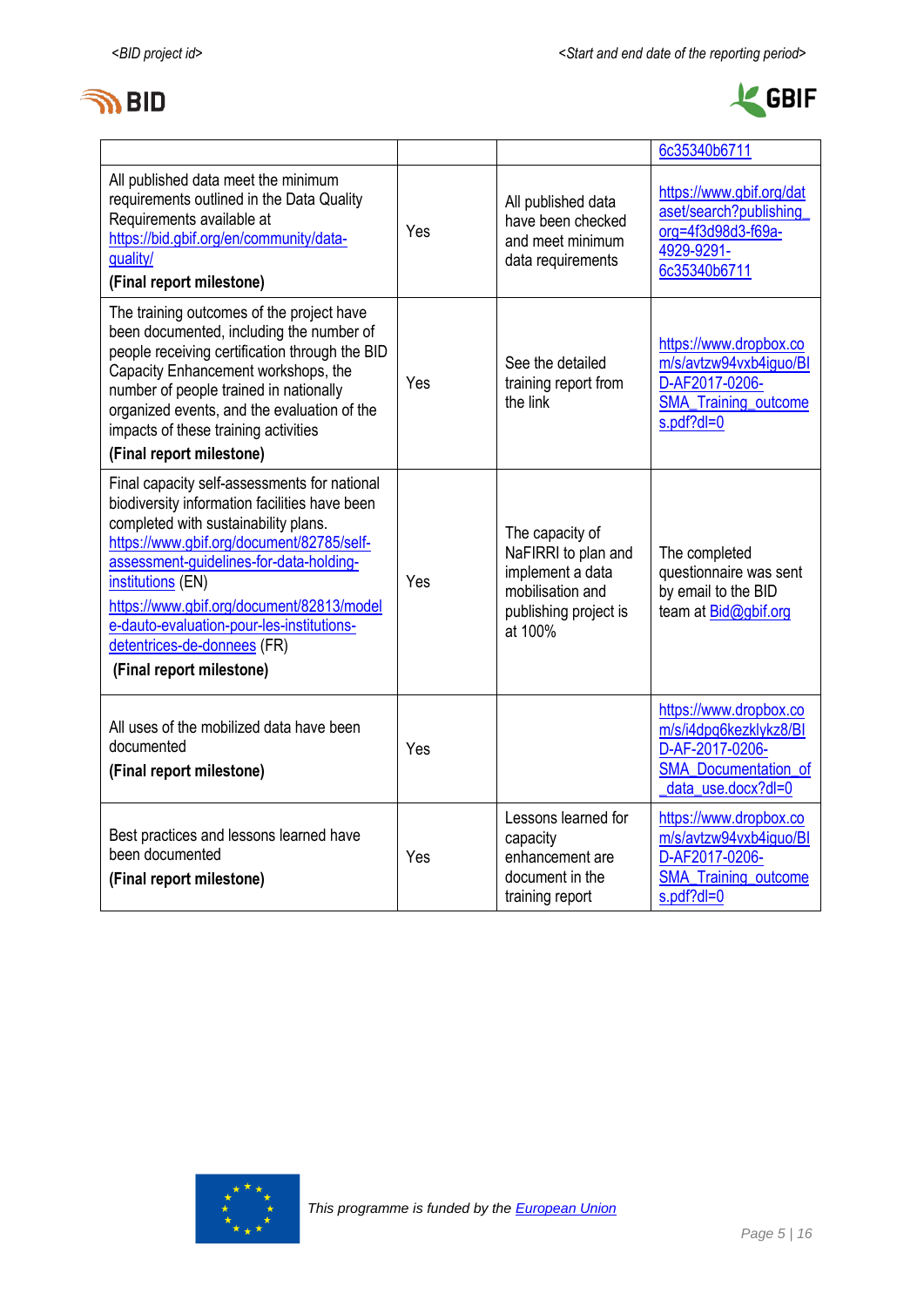



## **3.3.Project deliverables and activities**

*Refer to the table in section 2.2 "Deliverables, activities and reporting criteria" of your BID full proposal. Provide updates on the status of each of planned deliverables. In the event of unexpected delay, please provide detailed explanatory notes and indicate planned completion date. Add as many rows as needed.*

| <b>Deliverable</b>                                                                  | <b>Related</b><br>activity                                                        | Complet<br>ed?<br>Yes/No | <b>Explanatory notes</b>                                                                                      | <b>Sources of verification</b>                                                                                                                                                                                                              |
|-------------------------------------------------------------------------------------|-----------------------------------------------------------------------------------|--------------------------|---------------------------------------------------------------------------------------------------------------|---------------------------------------------------------------------------------------------------------------------------------------------------------------------------------------------------------------------------------------------|
| Dataset with at<br>least 10,000<br>records of fish<br>species record                | Data needs<br>assessment                                                          | Yes                      |                                                                                                               | See report at<br>https://labanmusinguzi.com/2018/01/15/<br>report-fish-biodiversity-data-users-and-<br>data-holders-in-uganda/                                                                                                              |
|                                                                                     | Data<br>mapping                                                                   | Yes                      |                                                                                                               | See report at<br>https://labanmusinguzi.com/2018/01/15/<br>report-fish-biodiversity-data-users-and-<br>data-holders-in-uganda/                                                                                                              |
|                                                                                     | Data<br>mobilisation                                                              | Yes                      | Two<br>datasets<br>with<br>10691<br>occurrence<br>records<br>have<br>been<br>published through GBIF           | https://www.gbif.org/dataset/search?pub<br>lishing_org=4f3d98d3-f69a-4929-9291-<br>6c35340b6711                                                                                                                                             |
| Skills and<br>capacity in<br>data<br>mobilisation<br>and publishing<br>enhanced     | <b>Trainee</b><br>identification<br>and<br>selection                              | Yes                      | One scientist was<br>nominated to attend<br><b>BID capacity</b><br>enhancement<br>workshops                   | <b>GBIF</b> records                                                                                                                                                                                                                         |
|                                                                                     | National<br>training<br>workshop in<br>data<br>mobilisation,<br>and<br>publishing | Yes                      | A three-day training<br>workshop in data<br>mobilisation, publishing<br>and use was held at<br><b>NaFIRRI</b> | See workshop photos at<br>https://www.dropbox.com/sh/zjrsq3bbyy<br>oea6t/AADVvnB9lJAoxj fC2JxsK3ma?d<br>$I=0$<br>See training report at<br>https://www.dropbox.com/s/avtzw94vxb<br>4iguo/BID-AF2017-0206-<br>SMA_Training_outcomes.pdf?dl=0 |
| Formatted<br>datasets of<br>fish records<br>published<br>through GBIF               | Data<br>formatting<br>and<br>publishing                                           | Yes                      | Two<br>datasets<br>with<br>10691<br>occurrence<br>records have<br>been<br>published through GBIF              | https://www.gbif.org/dataset/search?pub<br>lishing org=4f3d98d3-f69a-4929-9291-<br>6c35340b6711                                                                                                                                             |
| Increased<br>awareness of<br>biodiversity<br>data and use<br>in policy<br>decisions | Intended<br>data use<br>documented                                                | Yes                      |                                                                                                               | https://www.dropbox.com/s/i4dpq6kezkl<br>ykz8/BID-AF-2017-0206-<br>SMA_Documentation_of_data_use.docx<br>$?$ dl=0                                                                                                                           |

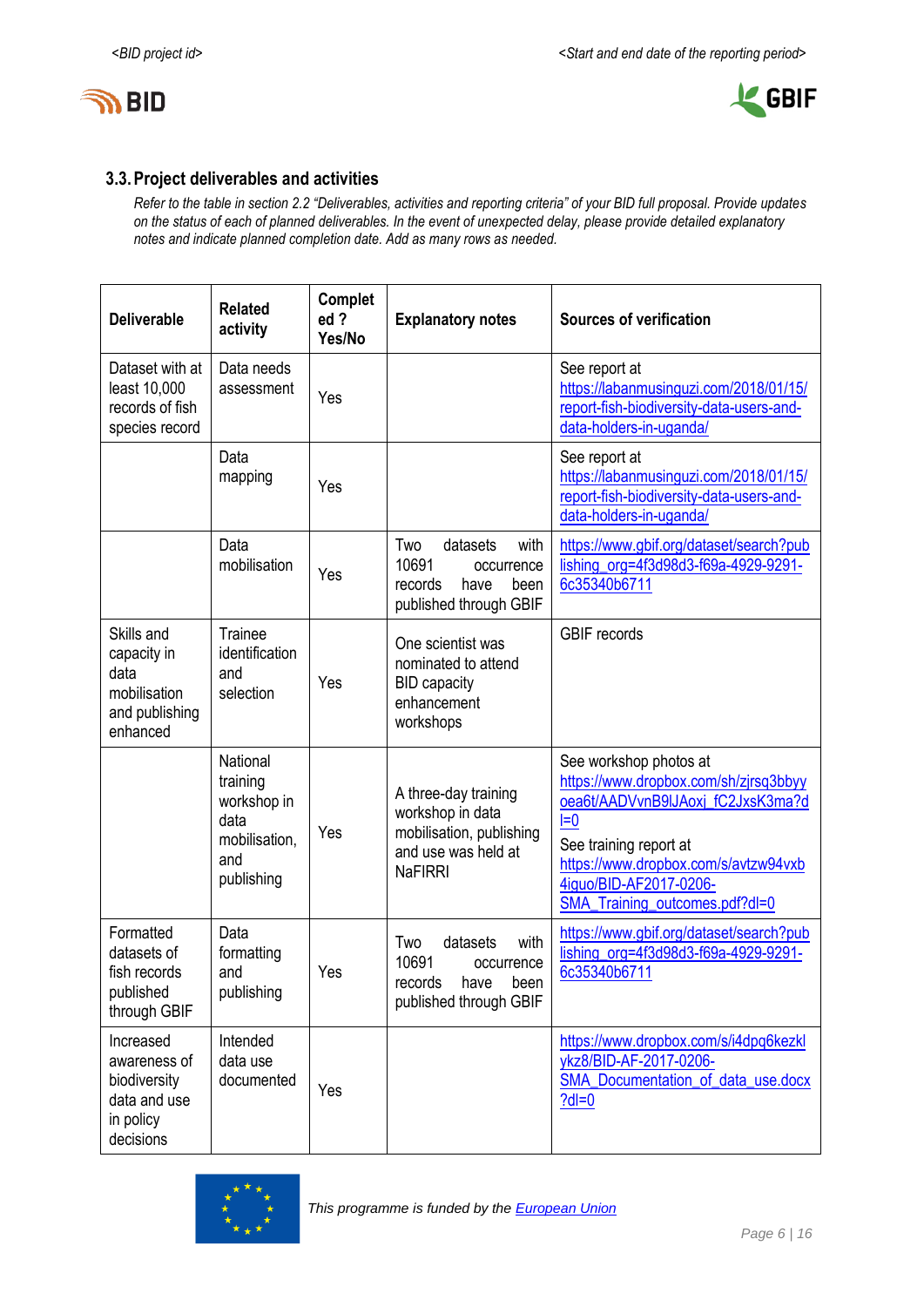



| Preparation<br>0t<br>disseminatio<br>n packages                     | No  | These depend on data<br>being published first;<br>and the last dataset<br>has just been published                                                                                      | Factsheets, brochures and posters will<br>be finalised by July 2019                                                    |
|---------------------------------------------------------------------|-----|----------------------------------------------------------------------------------------------------------------------------------------------------------------------------------------|------------------------------------------------------------------------------------------------------------------------|
| Stakeholder<br>engagement<br>and<br>production of<br>a policy brief | Yes | Many stakeholders in<br>policy planning have<br>been engaged through<br><b>NEMA's CONNECT</b><br>network. A policy brief<br>is being prepared and<br>will be finalised by July<br>2019 | Draft can be found here:<br>https://www.dropbox.com/s/8r6651hf2t0<br>anak/NaFIRRI%20BID%20POLICY%20<br>BRIEF.docx?dl=0 |

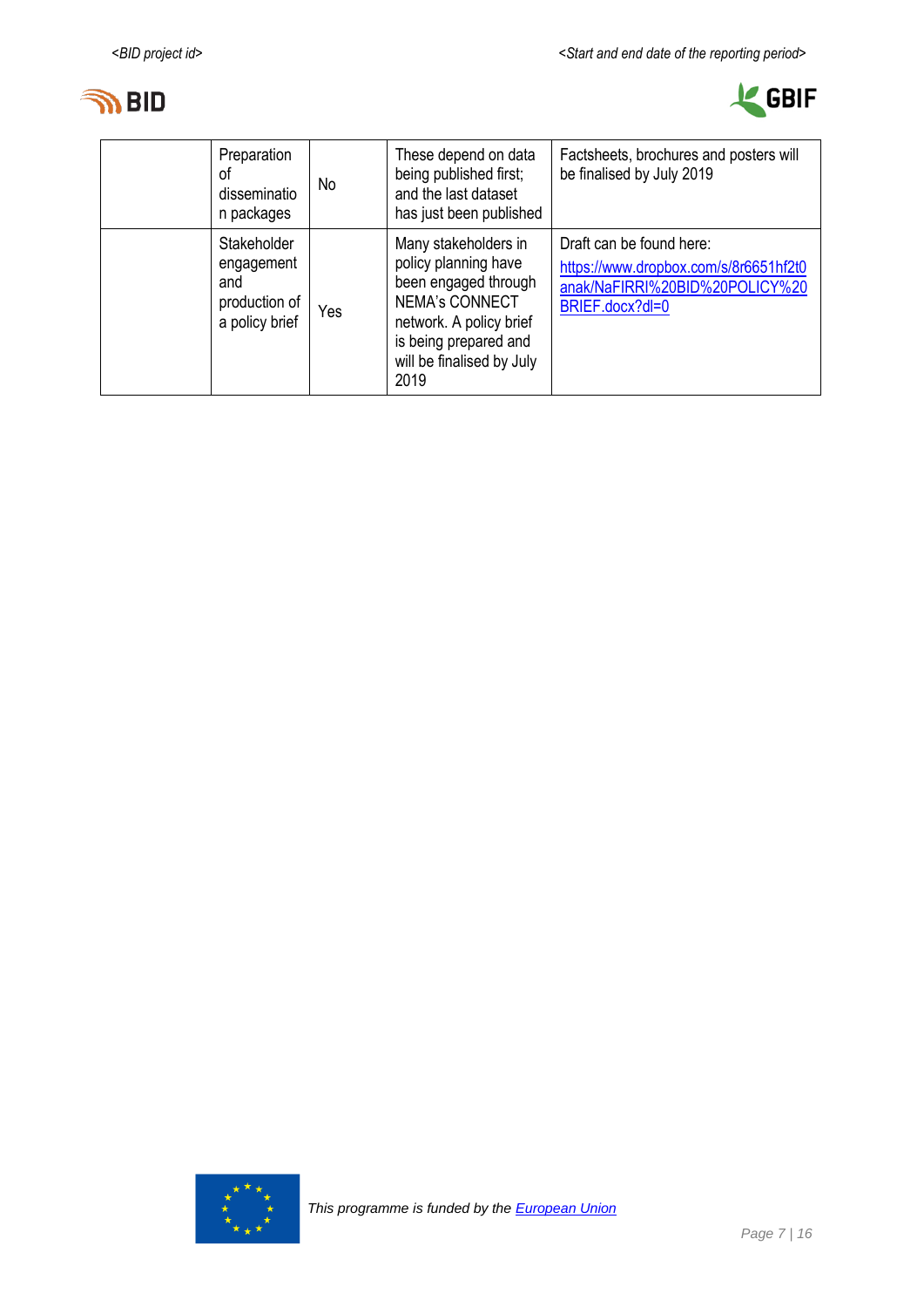



## **3.4.Datasets published on GBIF.org**

*Refer to the table in section 2.4 "Biodiversity data mobilization plan" of your BID full proposal. If the dataset is not yet published, please indicate the name of the institution that is expected to host the data when published in the column "DOI or URL/Planned hosting institution". Add as many rows as needed.*

| Dataset title                                 | <b>Publishing</b><br><i>institution</i> | <b>DOI or URL/Planned hosting</b><br>institution | Date/expected<br>date of<br>publication | <b>Explanatory</b><br>notes |
|-----------------------------------------------|-----------------------------------------|--------------------------------------------------|-----------------------------------------|-----------------------------|
| Fish distribution and<br>occurrence in Uganda | <b>NaFIRRI</b>                          | https://doi.org/10.15468/dl.tp9ipy               | June 2018                               |                             |
| Fish sample event<br>data for Uganda          | <b>NaFIRRI</b>                          | https://doi.org/10.15468/yx4gaz                  | January 2019                            |                             |
|                                               |                                         |                                                  |                                         |                             |

## **3.5.Examples of use of biodiversity data available through GBIF**

*Data mobilised through the BID programme, ultimately, should guide natural resource conservation and management policy. We require you to report on how you have integrated these data into these policy-making processes. You may*  want to refer to the section 2.5 "Plan to support the integration of biodiversity information into policy and decision-making *process" of your original proposal as a reminder of your original commitments.* 

*As part of that process, we request you to provide us with a summary of how you have used these data within the decision-making process and we have included some guiding questions below to help with that process. Please note that if your dataset has been combined with other datasets in analyses that guide the decision-making process, then this should be recorded too.* 

#### **Description**

*Has your project been successful in integrating data within the policy-making process?* 

*Where did the demand for these data come from?* 

*If yes, which policies have been developed using your data?* 

*If no, what were some of the challenges you faced in getting your data into those processes?*

*Did you have a biodiversity data integration plan from the beginning of your project? If so, did you have to adapt your plan as the project progressed and why did you have to make those alterations?* 

*In what format are your data being used i.e. what were the analyses, if any, that you needed to perform on the data to ensure that they was in a format accessible to policy-makers?* 

*What level of communication has there been with the relevant policy stakeholders i.e. by which means? With what regularity? And, how critical have these interactions been for the development policy-relevant analyses?* 

*What additional support (resources, tools, network, training) would be needed for your project to ensure the flow of information from mobilisation to decision-making?* 

*How would you improve on your own processes in the future to improve data integration in the future?* 

*Data may serve other purposes other than for policy-making and these are as valuable. How was your data used for other purposes e.g. development of training materials, scientific publications, communication activities etc?*

#### **Supporting materials**

*As part of our reporting, we request you to provide us with a copy of any materials highlighting data use on your dataset, either on its own or in combination with other datasets. This could be in the form of:*

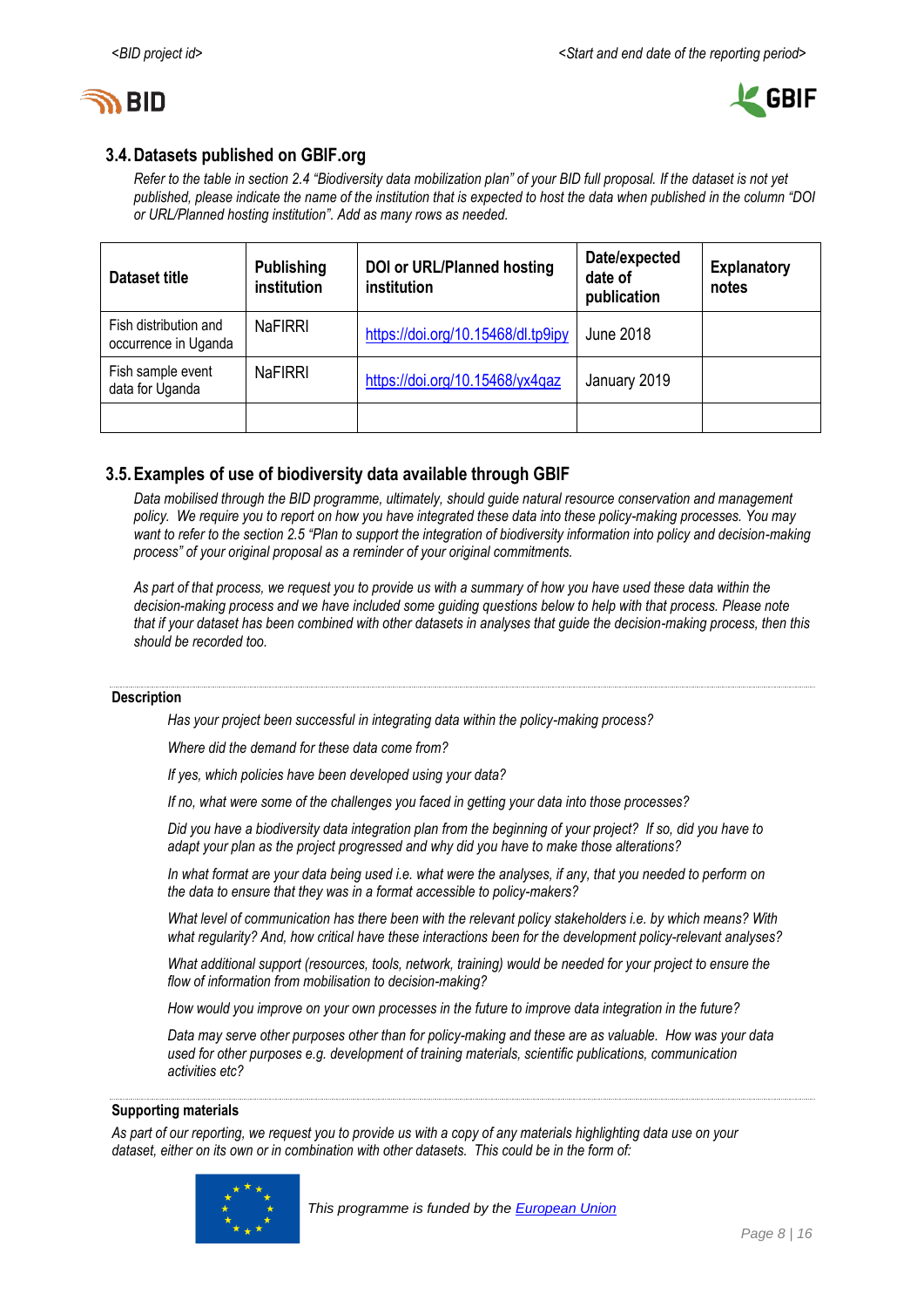



- Reports governmental, ministerial, non-governmental organisations, international policy-making bodies
- Policy briefs
- Scientific publications
- Outputs from analyses that will be used in the future e.g. species distributions maps and other spatial analyses
- Education/communication materials

*Please provide a valid dataset to the doi. Where the doi is not known, please state why.*

| Name of<br>resource                              | Type of resource i.e. report, policy brief,<br>scientific publication, analysis output,<br>education materials, communication<br>materials, other (please specify)                                                                            | Dataset doi                               | Link to document or<br>publication citation                                                                                                                            |
|--------------------------------------------------|-----------------------------------------------------------------------------------------------------------------------------------------------------------------------------------------------------------------------------------------------|-------------------------------------------|------------------------------------------------------------------------------------------------------------------------------------------------------------------------|
| Fish distribution<br>and occurrence in<br>Uganda | Report (Documenting the progress of the<br>National Biodiversity Strategy and Action<br>Plan (NBSAPII) that has a target of having<br>all basic taxonomic information packaged in<br>user-friendly formats and widely<br>disseminated by 2020 | https://doi.org/10.15<br>468/dl.tp9ipy    | Report not published but<br>you can contact the CBD<br>national focal point at<br>NEMA, Francis Ogwal,<br>sabinofrancis@gmail.com                                      |
| Occurrence data                                  | Education material. ZEFS to use occurrence<br>data to produce checklist                                                                                                                                                                       | https://doi.org/10.15<br>468/yx4qaz       | https://www.dropbox.com/s/<br>i4dpq6kezklykz8/BID-AF-<br>2017-0206-<br>SMA Documentation of d<br>ata use.docx?dl=0                                                     |
| Fish sample event<br>data for Uganda             | Policy brief and stakeholder engagement<br>materials.                                                                                                                                                                                         | https://doi.org/10.15<br>468/yx4qaz       | This is ongoing; to be<br>finalised by June 2019.<br>Draft available<br>https://www.dropbox.com/s/<br>8r6651hf2t0anak/NaFIRRI<br>%20BID%20POLICY%20B<br>RIEF.docx?dl=0 |
| Fish sample event<br>data for Uganda             | Scientific publications (Makerere University<br>plans use the data produce national red<br>listing assessments for fish)                                                                                                                      | https://doi.org/10.15<br>468/yx4qaz       | https://www.dropbox.com/s/<br>i4dpq6kezklykz8/BID-AF-<br>2017-0206-<br><b>SMA Documentation of d</b><br>ata_use.docx?dl=0                                              |
| Fish sample event<br>data for Uganda             | Scientific publications (IUCN plans use the<br>data to update the red lists for Uganda for<br>fish                                                                                                                                            | https://doi.org/10.15<br>$468$ /yx $4qaz$ | This is planned for July<br>2020                                                                                                                                       |

## **3.6.Events organized as part of the project**

*List all the events that have been organized as part of your project. Please provide links to any documents or webpages documenting the use in the "Sources of verification" column. Add as many rows as needed.*

| <b>Full title</b>   | Organizing<br>institution | <b>Dates</b>     | Number of<br>participants | <b>Sources of verification</b>                     |
|---------------------|---------------------------|------------------|---------------------------|----------------------------------------------------|
| Jinja Fish Festival | <b>J</b> ganda            | 02 <sub>nd</sub> | >1000                     | http://usja.ug/nafirri-to-exhibit-50-fish-species- |

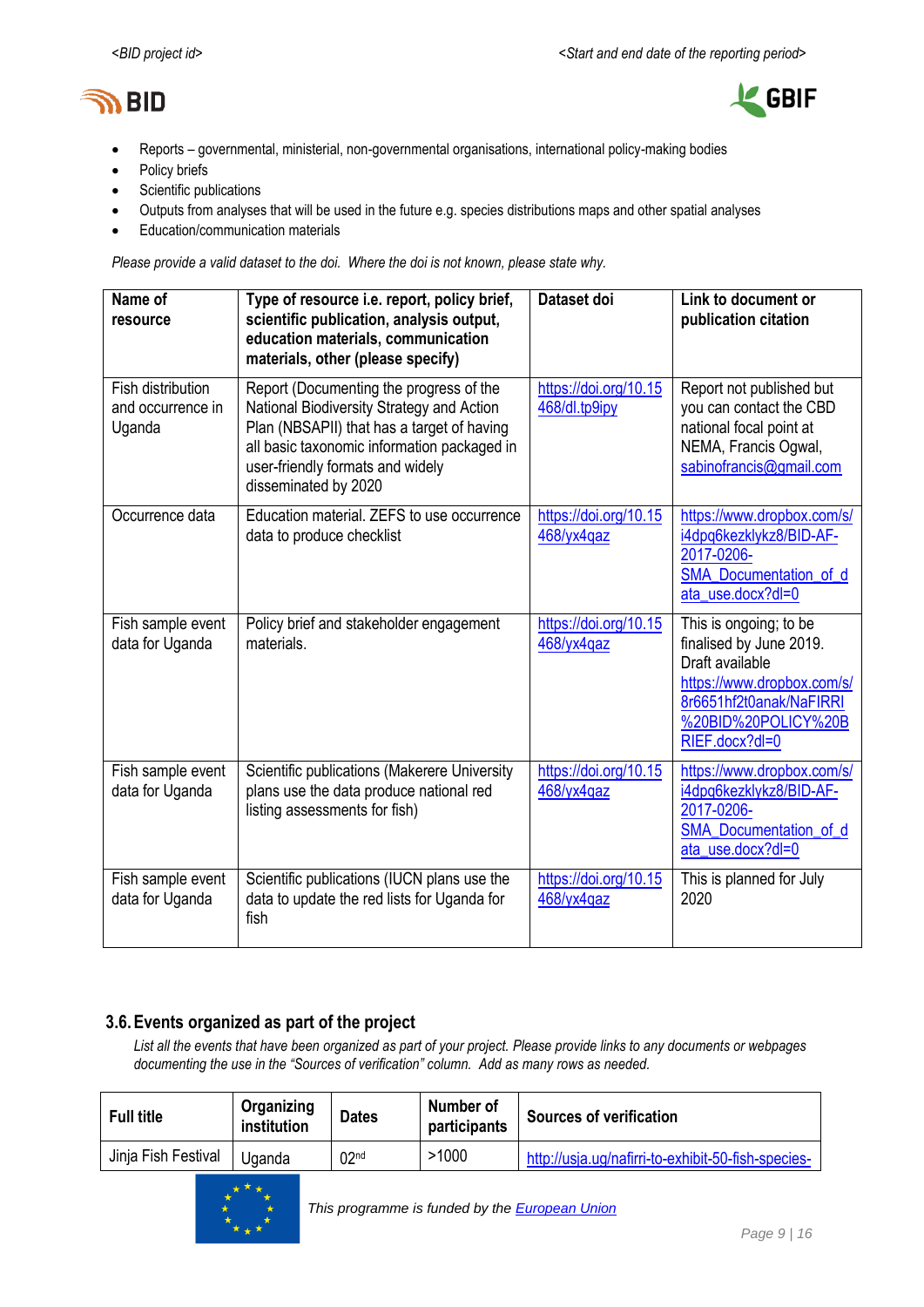



| Science<br>Journalist<br>Association | December<br>2018                    |    | at-jinja-<br>festival/?fbclid=IwAR3T52IG1nHdM6qu2_hyJ<br>KgygesthAvngoZK3mhxX9skRclcaRHxEgpS<br><b>FkE</b><br>https://www.dropbox.com/sh/sh1u54hj5sa5kfy<br>/AABtDnahA11rDQDEJIJo0uSCa?dl=0                                                                                                                                                                                                                |
|--------------------------------------|-------------------------------------|----|------------------------------------------------------------------------------------------------------------------------------------------------------------------------------------------------------------------------------------------------------------------------------------------------------------------------------------------------------------------------------------------------------------|
| <b>NaFIRRI</b>                       | 20 <sup>th</sup><br>October<br>2017 | 26 | Link to signed attendence list<br>(https://www.dropbox.com/s/swsusfbp50d0xg<br>4/Attendance%20List_Project%20Launch.pdf<br>$?dl=0)$<br>Link to photos<br>https://www.dropbox.com/s/g0jo46jp5mk8irk/<br>Selected_photos_and_captions.zip?dl=0<br>Link to video<br>https://labanmusinguzi.com/2017/10/13/new-<br>funding-to-increase-capacity-for-<br>conservation-of-threatened-fish-species-in-<br>uganda/ |
| <b>NaFIRRI</b>                       | $17 - 21$ st<br>September<br>208    | 25 | https://www.dropbox.com/s/knhj6t88k<br>gaok3r/Training%20coutcomes.docx<br>$?$ dl=0                                                                                                                                                                                                                                                                                                                        |
|                                      |                                     |    |                                                                                                                                                                                                                                                                                                                                                                                                            |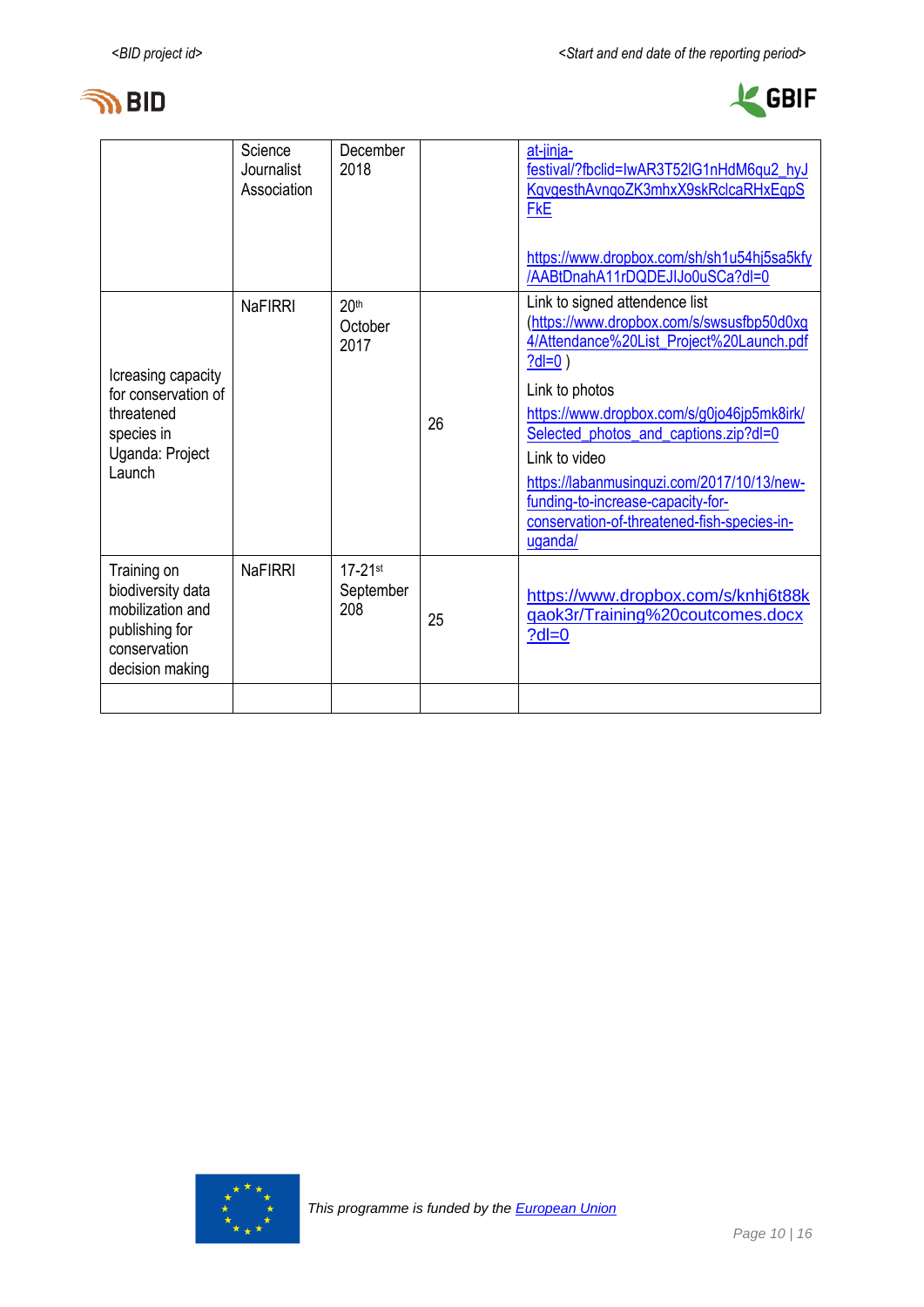# **IN BID**



## **4. Updated calendar for the BID project implementation and evaluation period**

*The calendar should be completed in the same way as in the Full Project Proposal, but should include any expected changes. Provide reasons for any expected changes in section 4.1 'Explanatory Notes'.*

<span id="page-10-0"></span>

| Implementation period start date and end date<br>(dd/mm/yy)                                                                  |   |            |              |                |                 |                |                |              |   |                  |                  |                           |             |          |              |                         |              |
|------------------------------------------------------------------------------------------------------------------------------|---|------------|--------------|----------------|-----------------|----------------|----------------|--------------|---|------------------|------------------|---------------------------|-------------|----------|--------------|-------------------------|--------------|
| <b>Start date: 01/10/2017</b>                                                                                                |   |            |              |                |                 |                |                |              |   |                  |                  |                           |             |          |              |                         |              |
| End date: 31/11/2018                                                                                                         |   |            |              |                |                 |                |                |              |   |                  |                  |                           |             |          |              |                         |              |
| <b>Activity</b>                                                                                                              |   | $\sqrt{2}$ | $\mathbf{3}$ | $\overline{4}$ | $5\phantom{.0}$ | $6\phantom{.}$ | $\overline{7}$ | 8            | 9 |                  | $10$ 11 12       |                           |             | 13 14 15 |              |                         | <b>Notes</b> |
| Early Progress evaluation & reporting                                                                                        |   |            | X            |                |                 |                |                |              |   |                  |                  |                           |             |          |              |                         | Completed    |
| Mid-term evaluation & reporting                                                                                              |   |            |              |                |                 |                | Χ              |              |   |                  |                  |                           |             |          |              |                         |              |
| BID Capacity Enhancement workshop - Data<br>mobilization and publication (Online training -<br>Participation is mandatory)   |   |            | Χ            |                |                 |                |                |              |   |                  |                  |                           |             |          |              |                         | completed    |
| BID Capacity Enhancement workshop - Data use<br>(Online training - Participation is mandatory)                               |   |            |              |                |                 | χ              |                |              |   |                  |                  |                           |             |          |              |                         | Completed    |
| Data needs assessment                                                                                                        | X | X          | $\mathsf{x}$ |                |                 |                |                |              |   |                  |                  |                           |             |          |              |                         | Completed    |
| Data mapping                                                                                                                 |   | Χ          |              |                |                 |                |                |              |   |                  |                  |                           |             |          |              |                         | Completed    |
| Data mobilisation and publishing                                                                                             |   |            | $\mathsf{X}$ | $\sf X$        | $\sf X$         |                | $X$ $X$        | $\mathsf{X}$ | X | $\mathsf{X}$     | $\boldsymbol{x}$ | $\boldsymbol{\mathsf{x}}$ |             | X        | $\mathsf{X}$ | $\mathsf{X}$            | Completed    |
| Geo-referencing records                                                                                                      |   |            |              |                |                 |                |                |              | X | $\boldsymbol{X}$ |                  |                           | $X$ $X$ $X$ |          | $\mathsf{X}$ | $\mathsf{\overline{X}}$ | Completed    |
| Trainee identification and selection                                                                                         |   |            |              |                |                 |                | Χ              |              |   |                  |                  |                           |             |          |              |                         | Completed.   |
| Training and capacity enhancement for handling<br>collection, data management and data paper publishing<br>at national level |   |            |              |                |                 |                |                |              |   |                  |                  | X                         |             |          |              |                         | Completed    |
| Data formatting                                                                                                              |   |            |              |                | Χ               |                | $X$ $X$        | X            | X | X                |                  | <b>X</b> X                |             | X        | X            | $\overline{\mathsf{X}}$ | Completed    |
| Data publishing                                                                                                              |   |            |              |                |                 |                |                | X            |   |                  |                  |                           |             |          |              |                         | Completed    |

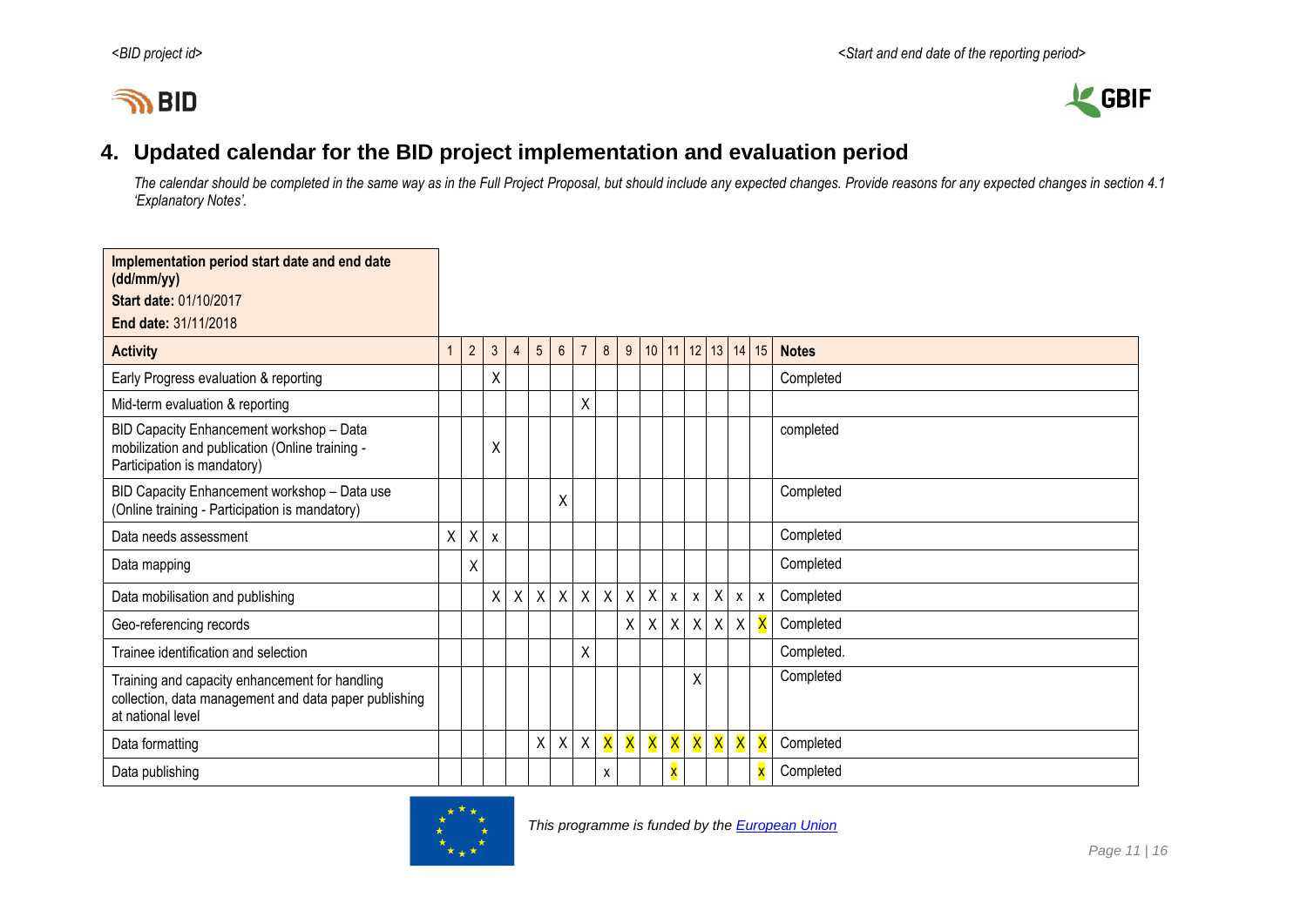| <b>BID</b>                                                 |   |  |         |       |  |                                        |  |  | <b>GBIF</b>                                                              |
|------------------------------------------------------------|---|--|---------|-------|--|----------------------------------------|--|--|--------------------------------------------------------------------------|
| Documentation of intended use of the mobilized data        |   |  |         |       |  |                                        |  |  | Report by data user not yet finalised                                    |
| Preparation of dissemination packages                      |   |  |         |       |  | X X X X X                              |  |  | To be completed by July 2019                                             |
| Stakeholder engagement and production of a policy<br>brief | X |  | $X$ $X$ | V V I |  | $x \mid x \mid x \mid x \mid x \mid x$ |  |  | Draft policy brief available (see above) to be finalised by June<br>2019 |

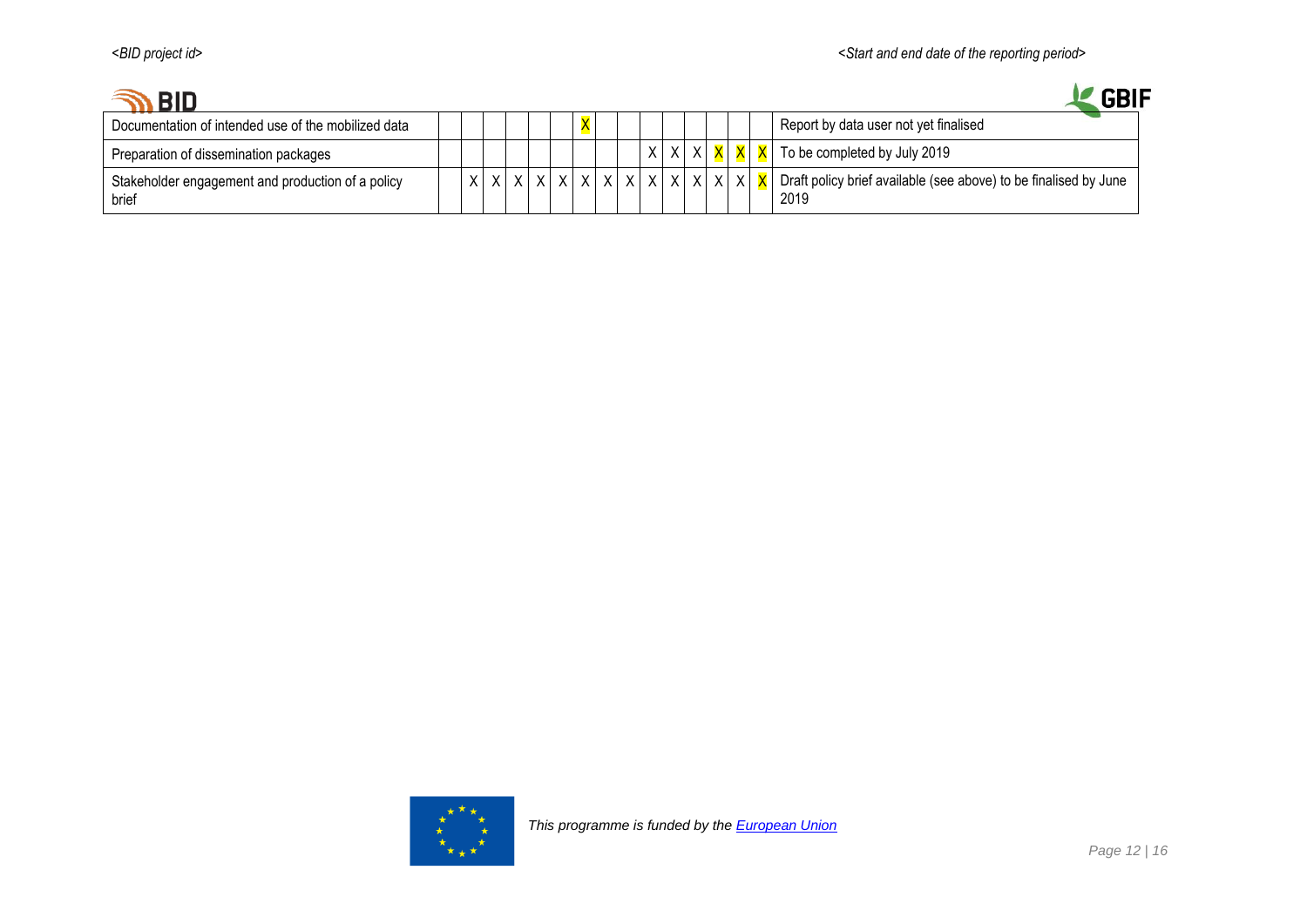



| Evaluation period start date and end date<br>(dd/mm/yy)<br><b>Start date: 01/12/2018</b> |   |                |         |           |
|------------------------------------------------------------------------------------------|---|----------------|---------|-----------|
| End date: 28/02/2019                                                                     |   |                |         |           |
| <b>Activity</b>                                                                          |   | $\overline{2}$ | 3       | Notes     |
| Final financial and narrative reporting                                                  |   |                | $X$ $X$ |           |
| All mobilised data published on GBIF website                                             | Χ |                |         | Completed |
| Communication of results to stakeholders                                                 |   | Χ              |         | Ongoing   |
| Final project evaluation                                                                 |   |                | Χ       |           |
|                                                                                          |   |                |         |           |
|                                                                                          |   |                |         |           |

### **4.1.Explanatory notes:**

The two deliverables that have not been finalised, i.e. dissemination materials and policy brief are in draft form, and will be finalised by July 2019 once the published data have been properly analysed. The draft policy brief can be found at <https://www.dropbox.com/s/8r6651hf2t0anak/NaFIRRI%20BID%20POLICY%20BRIEF.docx?dl=0> but note that is a draft which is in its initial stages of development. Engagement with stakeholders to integrate data into policy decisions is also lengthy process that could not be finalised within the lifespan of this project. However, with the running JRS project, which will be building on the work started under the GBIFfunded project, we hope it sustain the momentum generated and see data used in policy and conservation planning.

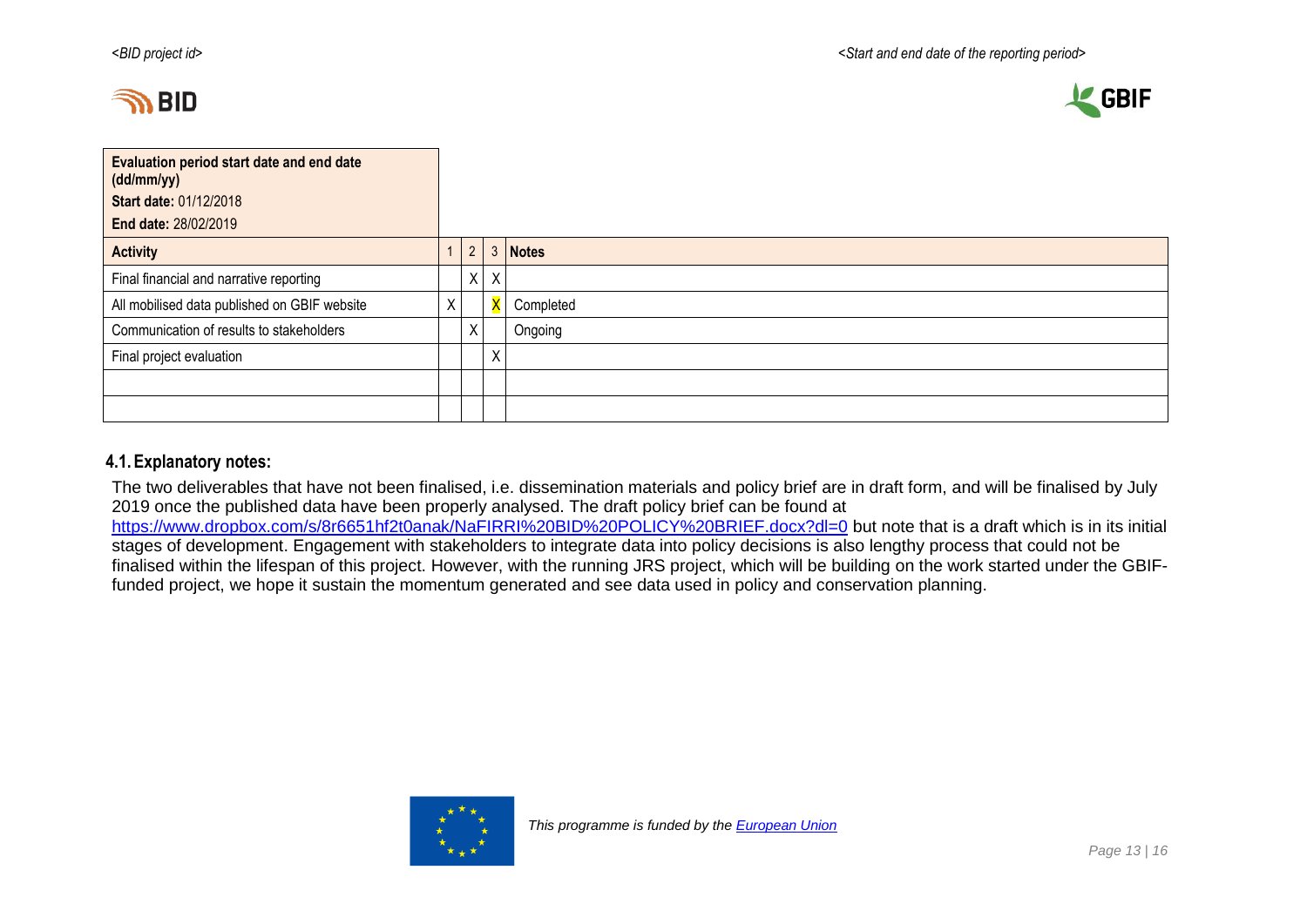



## <span id="page-13-0"></span>**5. Sustainability plans**

*Explain the approach that will be taken to ensure the sustainability of the project's results after the end of your project (500 words maximum)*

From the capaciy enhancement workshops held, scientists now have capacity to mobilize, process, and publish data and prepare associated data papers. This is important in terms of sustainability. It is expected that the momentum generated will motivate participants to continue data mobilization efforts well on their own into the future.

Nonetheless, we foresee that some additional financial resources will be needed to sustain data mobilization efforts, as it is a time consuming undertaking. This will be supported by emerging data mobilisation projects, such as the recently won grant from JRS. It is expected, therefore, that new data will continuously emerge, and be published, and this will be verified by more data being published through GBIF. In addition, NaFIRRI is currently developing a data portal that will enable data holders to contribute data directly, where it can be formated following appropriate standards and published open access.

From the onset of this project, we engaged NaFIRRI's top administrative body, the National Agricultural Research Organisation (NARO), to include biodiversity data mobilisation and sharing in the mainstream research themes that receive routine national funding. We hope this will sustain the momentum in data mobilisation that has been initiated.

Data assimilation efforts into policy will be sustained by NEMA through the CONNECT network, which is implementing a project of mainstreaming Uganda's biodiversity at the heart of Government Decision making.

## <span id="page-13-1"></span>**6. Beneficiaries/affiliated entities and other cooperation**

### **6.1.Relationship with project partners**

*Please describe the relationship between your project coordinating team/institution and your project partners, and with any other organisations involved in implementing your BID project.*

The project coordination team has so far had a good working relationship with the collaborators. The initial stages of the project initiated very strong collaborations between NaFIRRI and Wildlife conservation society (WCS), who intend to collaborate with the department of Zoology, Entomology and Fisheries Sciences (ZEFS) to use the data to assess the conservation status of fish using national criteria; National Biodiversity Data Bank (NBDB) that intends to use the data to enrich their data coverage on aquatic fresh water biodiversity, which are conspicuously missing, and improve reporting for the biennual national biodiversity status report; and IUCN that intend to use the data to update the Red Lists for fish. However, these could not be completed within the life time of the project, and they are ongoing.

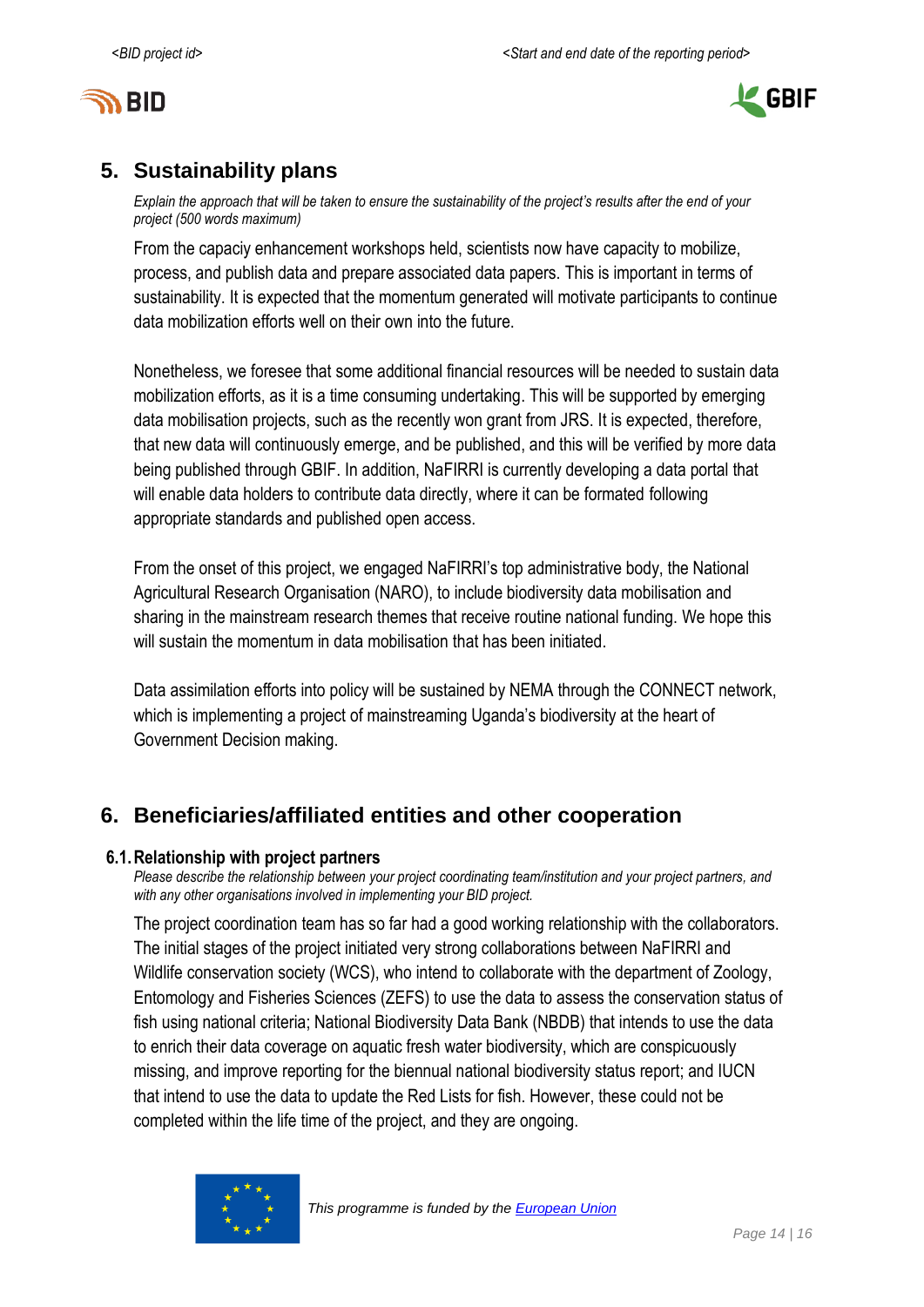



## **6.2.Links to other projects and actions**

*Where applicable, outline any links and synergies you have developed with other actions, e.g. GBIF nodes, other BID funded projects, etc. If your organization has received previous grants in view of strengthening the same target group, to what extent has your BID project been able to build upon/complement the previous project(s) ?*

This project has stimulated the National Environmental Management Authority (NEMA), a critical government data user institution in policy planning, through the CONNECT project, which is a government project that is aimed at mainstreaming biodiversity data within the heart of Government decision making, to nominate NaFIRRI to lead in the benchmarking of aquatic biodiversity data for monitoring the National Biodiversity Strategy and Action Plan (NBSAPII, 2015-2025) targets and identify areas for baseline data collection and long-term monitoring, which will benefit immensely from the data generated by this project. In addition the project is collaborating with Fauna and Flora International (FFI), Uganda, which intends to use the data in their current project interventions on Lake Victoria to identify and delineate fish breeding zones and create community-conserved areas that will link up with national legislation to formally protect areas. The project also provided a solid foundation for a larger investment by JRS biodiversity foundation, which aims at sustaining the data mobilization efforts started under the BID project, but also expand on the scope to include invertebrates and algae.

## <span id="page-14-0"></span>**7. Visibility**

*Please refer to th[e BID guidelines.](http://bid.gbif.org/en/community/communication-guidelines/)*

## **7.1.Visibility of the BID project**

*How is the visibility of your BID project being ensured?*

### **Short summary**

The project has a dedicated webpage hosted on the NaFIRRI web domain and is updated regularly. The project was introduced to scientists at the implementing institution during a launch. The project has used a blog, with links to social media to help disseminate news about the project. The data mapping and user needs assessment, and continuous engagements with the wider CONNECT project network have been also an opportunity to increase visibility of the project among relevant institutions.

## **Sources of verification**

<http://firi.go.ug/BID/index.html>

[https://labanmusinguzi.com/2017/10/13/new-funding-to-increase-capacity-for-conservation](https://labanmusinguzi.com/2017/10/13/new-funding-to-increase-capacity-for-conservation-of-threatened-fish-species-in-uganda/)[of-threatened-fish-species-in-uganda/](https://labanmusinguzi.com/2017/10/13/new-funding-to-increase-capacity-for-conservation-of-threatened-fish-species-in-uganda/)

## **7.2.Visibility of the EU contribution**

*How is the visibility of the EU contribution being ensured within your project implementation?*

## **Short summary**

Since the EU logo was provided, the visibility of EU contribution is ensured through the use of EU logo on the project webpage, and presentation about the project, as well as proper acknowledgement of EU in every document produced by the project and during stakeholder engagements.